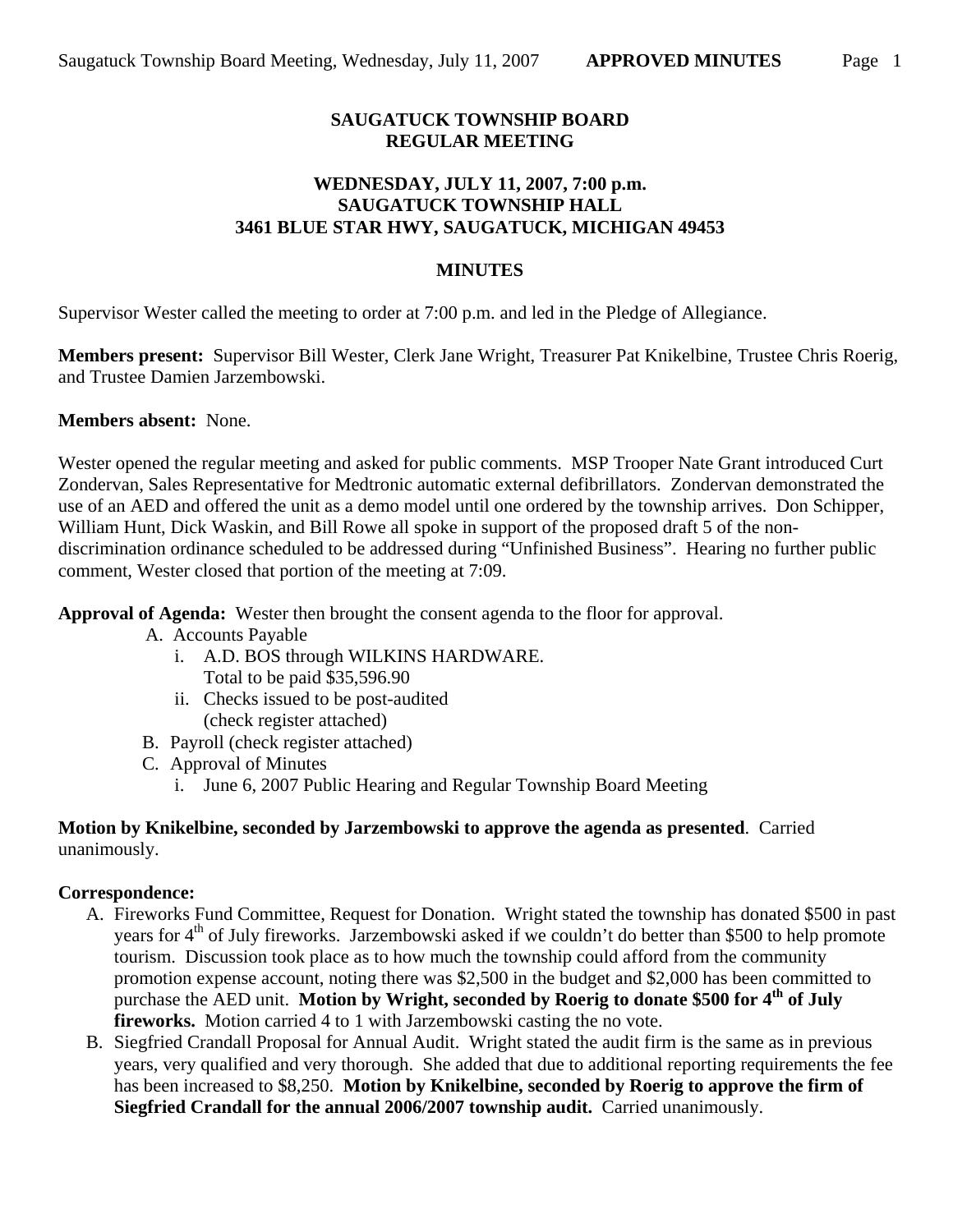# **Unfinished Business:**

A. Proposed Civil Rights Ordinance or Resolution. Wright asked if the Board had a chance to review draft 5 of a non-discrimination ordinance and reviewed the language, noting the object of the ordinance is to maintain a record of any discriminatory acts. She added if the record reveals a discrimination problem within the township, the board can review and amend the ordinance based on the problem. **Motion by Wright, seconded by Knikelbine to adopt Draft 5 of the Non-Discrimination Ordinance as presented.** Roerig asked if it would be appropriate to have the Township Attorney review the language. Wright stated we could, but she was comfortable with the language and did not feel it necessary. Wester referred to a pending state law and wondered if it would be more appropriate to rely on state action. Wright stated the passing of local ordinances sends a message to the state legislatures identifying the need for state law. Wester asked if a resolution would be better. Wright replied no as an ordinance carries more weight. Board discussed the notification and investigation section and Roerig asked to include a disclaimer for liability. Knikelbine and Wright stated they would be comfortable modifying the ordinance to include Section 4.1 "Administrative Liability" from the original proposed civil rights ordinance. Jarzembowski verified the attorney would review the language before codification. **It was moved by Wright and seconded by Knikelbine to amend the motion to include an Administrative Liability section from the original civil rights ordinance draft.** The amendment to the main motion was adopted. Roll call vote on the main motion: Jarzembowski-yes, Knikelbine-yes, Roerig-yes, Wright-yes, Wester-yes. Ordinance declared adopted.

# **New Business:**

- A. Millennium vs. Saugatuck Township, Settle or Appeal. Wright stated the township lost a lawsuit filed by Millennium Properties which claims reimbursement for monies paid into escrow for attorney and planner fees incurred due to their rezoning request. She added although the township attorney feels the decision is unjust, he recognizes the cost to appeal would exceed the summary judgment of \$3,402.94 plus interest and filing fees. Board discussion ensued and it was agreed the administrative loop hole that allowed for the judgment has been rectified and an appeal would be cost prohibitive. **Motion by Roerig, seconded by Knikelbine to settle with Millennium for \$3,402.94 plus interest and filing fees restricted to court filing fees.** Motion carried unanimously.
- B. Expiring Appointments on PC and ZBA. Wester submitted Brent VanOss as a candidate to replace Dan Marczuk whose term expired on the Planning Commission and Zoning Board of Appeals. He also submitted Pam Marczuk as a candidate to replace Brent VanOss whose unexpired term as an alternate on the ZBA will be vacated. Wester then submitted reappointing Jim Hanson to the Planning Commission for a second 3 year term. **Motion by Wright, seconded by Knikelbine to appoint Brent VanOss to the Planning Commission and Zoning Board of Appeals for a three year term.** Roerig asked why the township did not advertise for candidates and how Wester arrived with the names submitted. Discussion took place with the board agreeing that next time appointments are made a notice should be published advertising for interested individuals, but it would be acceptable to continue and vote on the submitted people. Motion to appoint Brent VanOss carried unanimously. **Motion by Wright, seconded by Jarzembowski to reappoint Jim Hanson to the Planning Commission.** Carried unanimously. **Motion by Wright, seconded by Jarzembowski to appoint Pam Marczuk to the ZBA as an alternate assuming the unexpired term of Brent VanOss.** Carried unanimously.
- C. Proposed Zoning Text and Zoning Map Amendment Ordinance. Wester referred to Jim Hanson who was present in the audience to summarize the proposed ordinance. He stated there are 4 amendments proposed that were approved by the Planning Commission in June and reviewed by the attorney. He explained each of the 4 and there was a **motion by Wright, seconded by Wester to adopt the zoning**